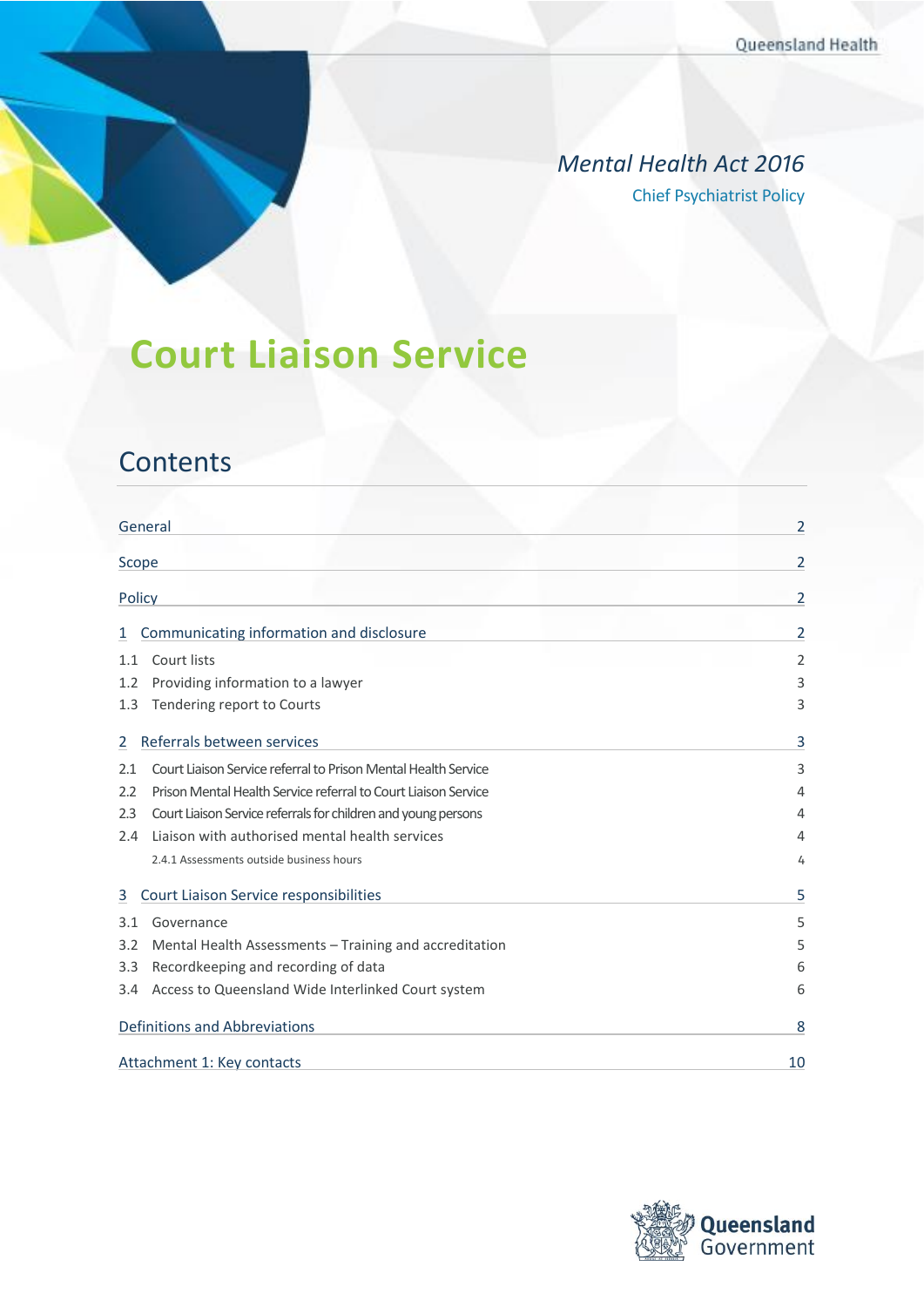## <span id="page-1-0"></span>General

The *Mental Health Act 2016* (the Act) gives the Magistrates Court powers to dismiss complaints if a person was, or appears to have been, of unsound mind when the alleged offence was committed, or is unfit for trial.

The Queensland Health Court Liaison Service (CLS) supports these provisions by assisting in the identification of mental health treatment needs of a person and facilitating appropriate referral to services, including diversion from the criminal justice system.

The CLS also assists the Magistrates Court in their disposal of simple offences, by undertaking Mental Health Assessments in relation to a person's unsoundness of mind at the time of committing the alleged offence or fitness for trial. These assessments are conducted by accredited senior mental health clinicians with the support of a consultant psychiatrist, to assist Magistrates.

## <span id="page-1-1"></span>Scope

This policy must be read in conjunction with the relevant provisions in Chapter 6, Part 2 and Chapter 17, Part 3 of the Act and other relevant Chief Psychiatrist Policies.

This policy is mandatory for all authorised mental health service (AMHS) staff exercising a power or function under the Act.

This policy is mandatory for authorised psychiatrists, authorised doctors, health practitioners and other staff of an AMHS who work within the CLS.

# <span id="page-1-2"></span>**Policy**

## <span id="page-1-3"></span>1 Communicating information and disclosure

## <span id="page-1-4"></span>1.1 Court lists

Each business morning a Court Liaison Service Practitioner (CLSP) **must**:

- process a CIMHA/QWIC match in CIMHA.
- compile a list of all persons currently subject to a Forensic Order, Treatment Support Order or Treatment Authority identified on the court list for that day by completing the *CLS Notification of Involuntary Patients on Court List form* (Available from the Queensland Forensic Mental Health Service).
- provide the CLS *Notification of Involuntary Patients on Court List form* to the CLS administration by email.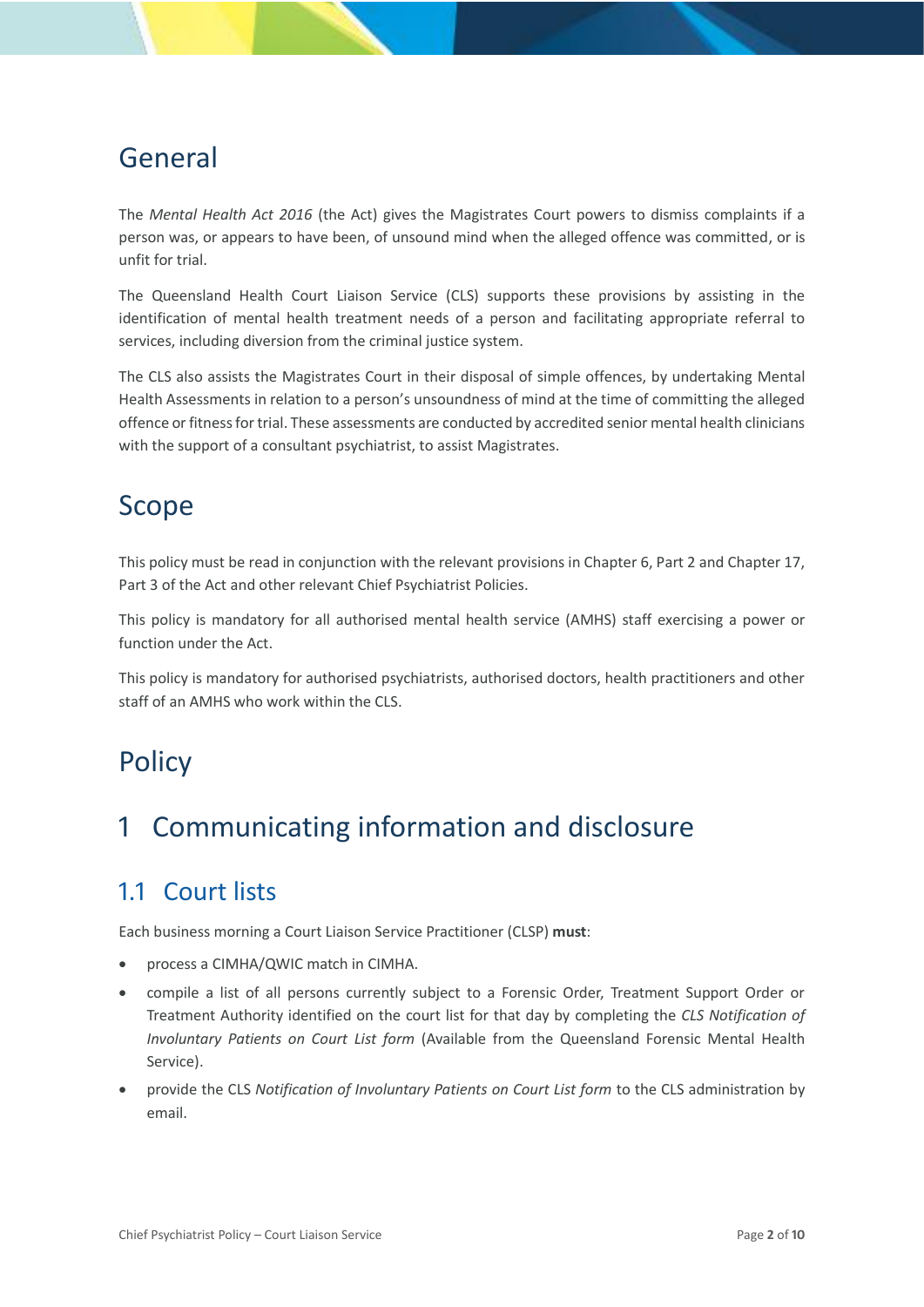## <span id="page-2-0"></span>1.2 Providing information to a lawyer

A CLSP may disclose personal information about a patient to a lawyer if the disclosure is to enable the lawyer to provide legal services to a person for a court or tribunal proceeding.

Personal information includes the patient's health records and written notices given under the Act.

## <span id="page-2-1"></span>1.3 Tendering report to Courts

A Mental Health Assessment is tendered to the Magistrates Court by the CLSP emailing the report to the Registrar of the Magistrates Court in which the matter is to be heard.

The Registrar will provide a copy of the report to the person (or the person's lawyer), the prosecutor and the Magistrate.

## <span id="page-2-2"></span>2 Referrals between services

Referral to Prison Mental Health Service (PMHS) **must** occur when a person is charged with murder, attempt murder, arson and stalking, regardless of whether mental illness has been identified.

Decisions as to whether a referral to PMHS occurs must take into consideration:

- evidence of an acute mental illness based on the person's previous or collateral history, presentation at assessment and whether or not a recommendation for assessment is made, and
- whether the person is currently open to an AMHS, has had recent contact with a mental health service or emergency department for the purposes of mental health treatment and/or assessment or is receiving private treatment for a major mental illness, and
- if the person has a diagnosis of and/or is prescribed medication for treatment of a major mental illness.

CLS referrals to PMHS must be made in accordance with section [2.1](#page-2-3) of this document.

Where PMHS become aware that a patient from their service will transition though a watch-house and will require assistance from a CLSP, the steps set out in sectio[n 2.2](#page-3-0) must be followed.

## <span id="page-2-3"></span>2.1 Court Liaison Service referral to Prison Mental Health Service

When making a referral to PMHS, CLS **must** provide:

- a copy of the *Forensic Intake form*, including rationale for referral and relevant court and corrective services information, and
- all other collateral obtained by the CLSP (if material not already on CIMHA), and
- if the CLSP has arranged for the administration of depot medication whilst the person is held in the watch-house, a copy of the signed medication chart, including details of the medication given, time given, and name of the person who administered the medication, and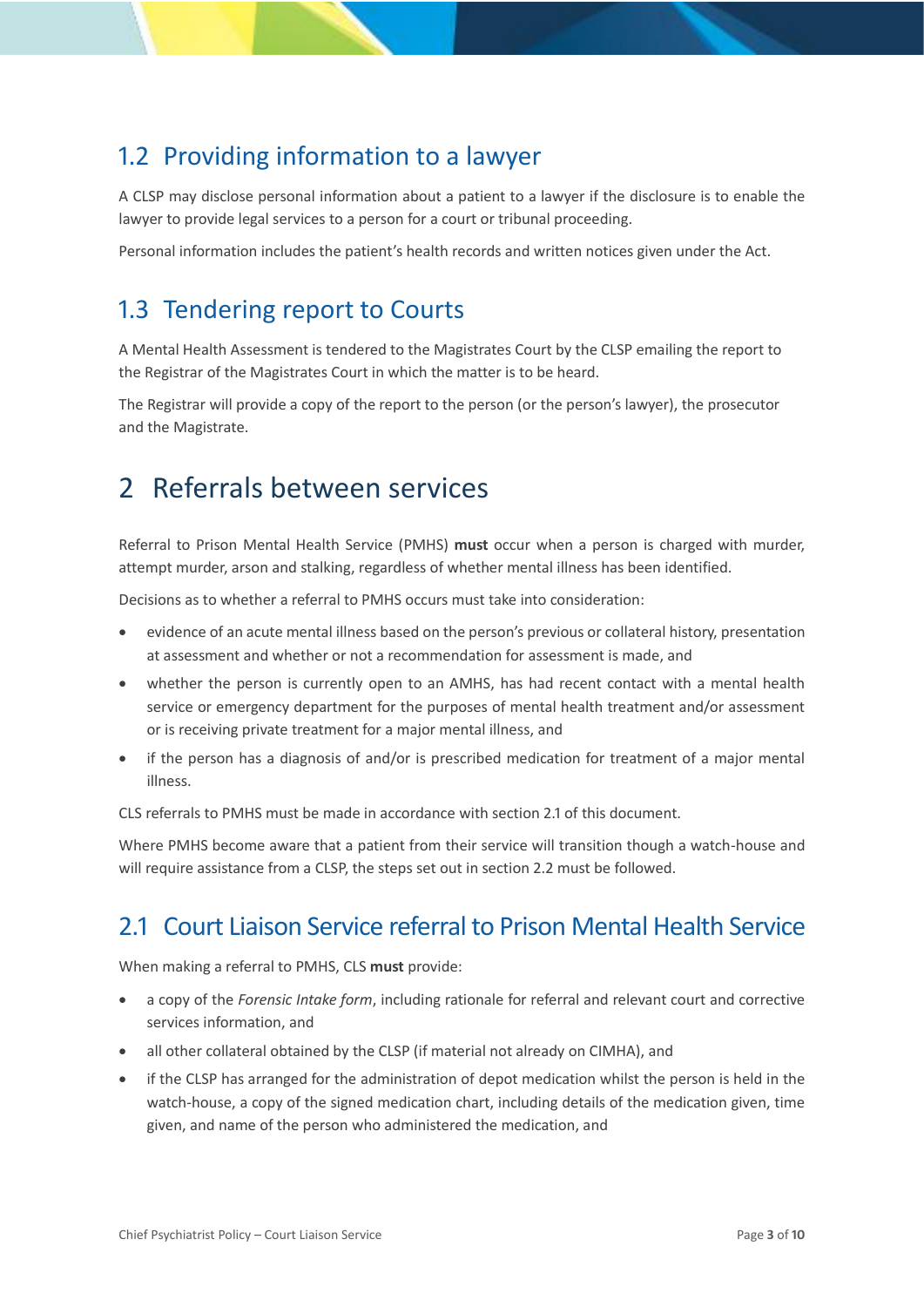- if the person is prescribed clozapine, the details of the prescription and administration whilst in watch-house and any information the CLSP has regarding details of last blood test and/or when next blood test is due, and
- <span id="page-3-0"></span>any other information the CLSP considers relevant.

## 2.2 Prison Mental Health Service referral to Court Liaison Service

If the PMHS is aware that a current patient of their service is to transition through a watch-house and requires assistance from a CLSP, PMHS **must:**

- advise the CLSP at the local Magistrates Court, and
- provide any collateral material and information relevant to the CLSP assisting the person.

Provision of service to persons open to PMHS exiting custody via court is to be negotiated with the CLSP on a case by case basis.

### <span id="page-3-1"></span>2.3 Court Liaison Service referrals for children and young persons

Most child and youth mental health services are voluntary facilities, meaning that CLS can only make a referral to the service where the young person has consented to engage with their services.

If the young person has consented to be referred to a service, CLS must complete the referral in accordance with the relevant service's referral policies, guidelines or procedures.

### <span id="page-3-2"></span>2.4 Liaison with authorised mental health services

The CLSPs **must** provide any relevant and available collateral material and information to assist the AMHS in providing appropriate treatment and care for the person.

In relation to a person subject to an Examination Order, th[e Chief Psychiatrist Policy -](https://www.health.qld.gov.au/__data/assets/pdf_file/0031/636844/pg_judicial_orders.pdf) Judicial Orders **must** be followed.

In relation to a person subject to the classified patient provisions, the [Chief Psychiatrist Policy](https://www.health.qld.gov.au/__data/assets/pdf_file/0025/465172/cpp-classified-patients.pdf) - Classified [Patients](https://www.health.qld.gov.au/__data/assets/pdf_file/0025/465172/cpp-classified-patients.pdf) **must** be followed.

### <span id="page-3-3"></span>2.4.1 Assessments outside business hours

The Court Liaison Service is resourced to provide services during business hours (on weekdays, excluding public holidays).

Outside of business hours, authorised mental health services may receive a request for an urgent assessment from either:

- a watch-house calling the local acute care team or 1300 MH CALL (1300 642255), or
- a Magistrates Court making an examination order (to transport a person to the service).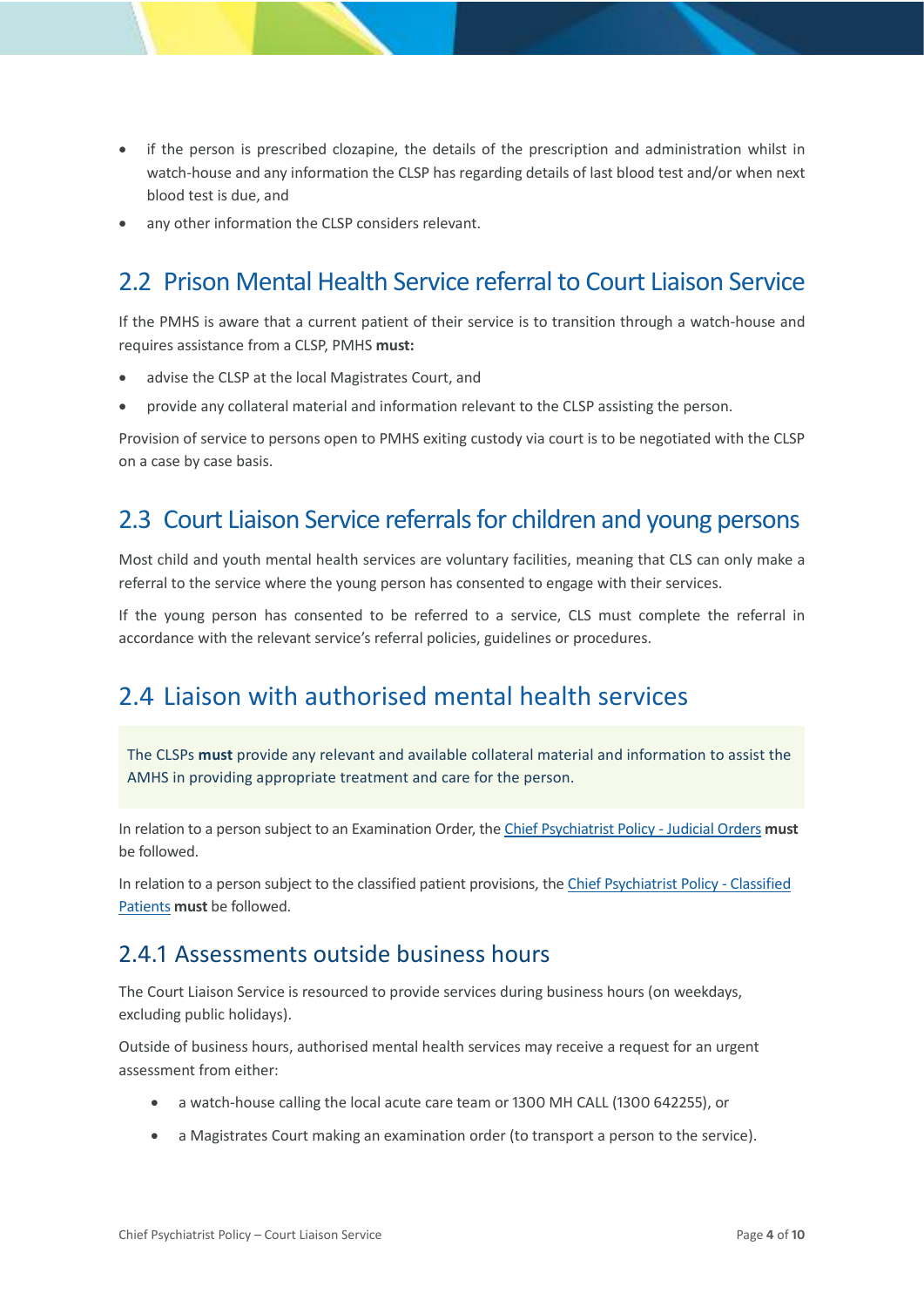In these instances, authorised mental health services **must** provide any urgent assessments and interventions, as well as liaise with the CLS on the next business day.

## <span id="page-4-0"></span>3 Court Liaison Service responsibilities

### <span id="page-4-1"></span>3.1 Governance

Local case review meetings should occur on a **weekly** basis and include, as far as practicable, all CLSPs within that local location.

All CLSPs **must** complete training, in addition to any local service required training, as determined by the Queensland Forensic Mental Health Service and Child and Youth Forensic Outreach Service.

## <span id="page-4-2"></span>3.2 Mental Health Assessments – Training and accreditation

The CLS has two primary functions:

- to assist in the identification of mental health treatment needs of a person and facilitating appropriate referral to services, including diversion from the criminal justice system, and
- to assist the Magistrates Court in their disposal of simple offences, by undertaking Mental Health Assessments in relation to a person's unsoundness of mind at the time of committing the alleged offence or fitness for trial.

In performing the first function of the CLS all mental health clinicians employed by the CLS may undertake assessments to assist in the identification of mental health treatment needs of a person and facilitating appropriate referral to services, including diversion from the criminal justice system.

In performing the second function, due to the requirements of the Magistrates Court in relation to evidence and witness testimony, Mental Health Assessments<sup>1</sup> can only be undertaken by senior mental health clinicians that have received accreditation from the Chief Psychiatrist.

### **Accreditation requirements for Mental Health Assessments**

Prior to receiving accreditation to provide Mental Health Assessments, senior mental health clinicians **must**:

- be employed within the CLS at a level equal to, or higher than, Nurse Grade 7 or Health Practitioner Level 4, and
- participate in a number of standardised education and training activities provided by the CLS.

Education and training activities provided by the CLS include but may not be limited to:

<sup>&</sup>lt;sup>1</sup> Means a report relating to a mental health assessment, fitness for trial or unsoundness of mind that is prepared by an accredited senior mental health clinician with the support of a consultant psychiatrist.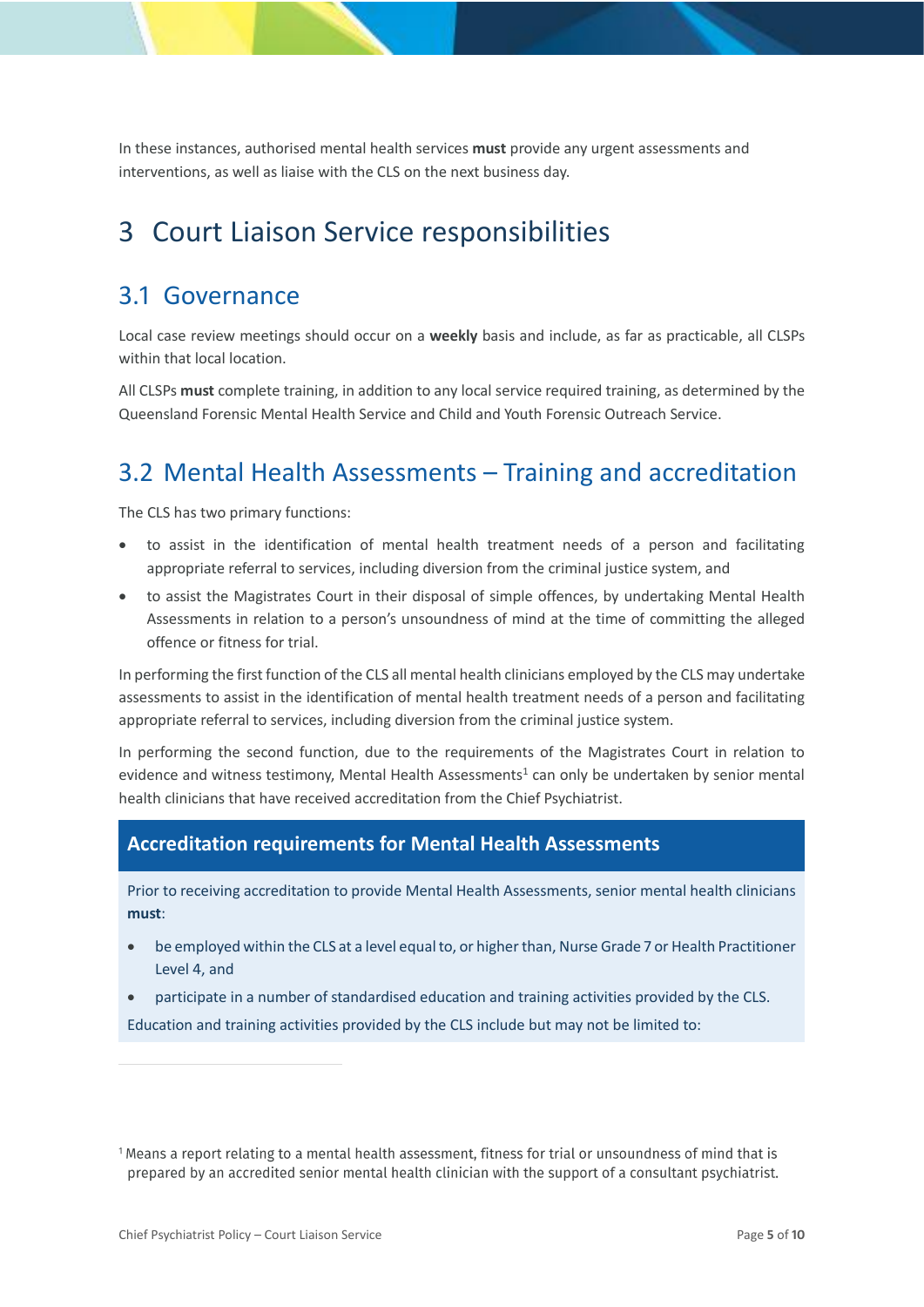- orientation topics detailing specific elements of their role, report writing requirements, and ethical issues and principles in forensic psychiatry, and child and youth specific training (if applicable), and
- three training components based on expert witness testimony, fitness for trial concepts, and soundness of mind concepts.

Accredited senior mental health clinicians **must** also attend regular training and professional events, including regional and statewide CLS meetings and the annual CLS symposium.

## <span id="page-5-0"></span>3.3 Recordkeeping and recording of data

### CLSPs **must:**

- keep records in CIMHA of all persons referred to, offered assessment or assessed by, the CLS, and provide data as required by the Chief Psychiatrist, and
- Complete all relevant fields in the CLS module on CIMHA.

All documents that contain clinical information about a person and the interactions that CLSPs have with persons **must** be uploaded to CIMHA. This includes, but is not limited to:

- feedback or advice provided to a Magistrates Court in relation to a person,
- reports prepared by a CLSP in relation to a Mental Health Assessment,
- referrals made or generated to the CLS where the person declines an examination even if this requires a new record to the be opened for the person in CIMHA, and
- collateral material that is obtained by a CLSP, including QP9s.

All clinical assessments conducted by a CLSP **must** be completed in CIMHA on the Forensic Intake form or the Child and Youth specific report template.

<span id="page-5-1"></span>If this is not possible, they **must** be completed in hard copy and uploaded to CIMHA.

### 3.4 Access to Queensland Wide Interlinked Court system

### **Key points**

Queensland Health requires access to the Queensland Wide Interlinked Court System (QWIC) to achieve an effective and efficient method of identifying individuals who have a mental illness and are in contact with the justice system.

QWIC data is provided to Queensland Health for uploading into CIMHA each business day.

The access and use of data in QWIC or QWIC data uploaded to CIMHA is governed by a Memorandum of Understanding (MOU) between the Queensland Court Service and Queensland Health.

The purpose of the MOU is to provide a protocol for the use of QWIC match module in CIMHA, in accordance with the MOU.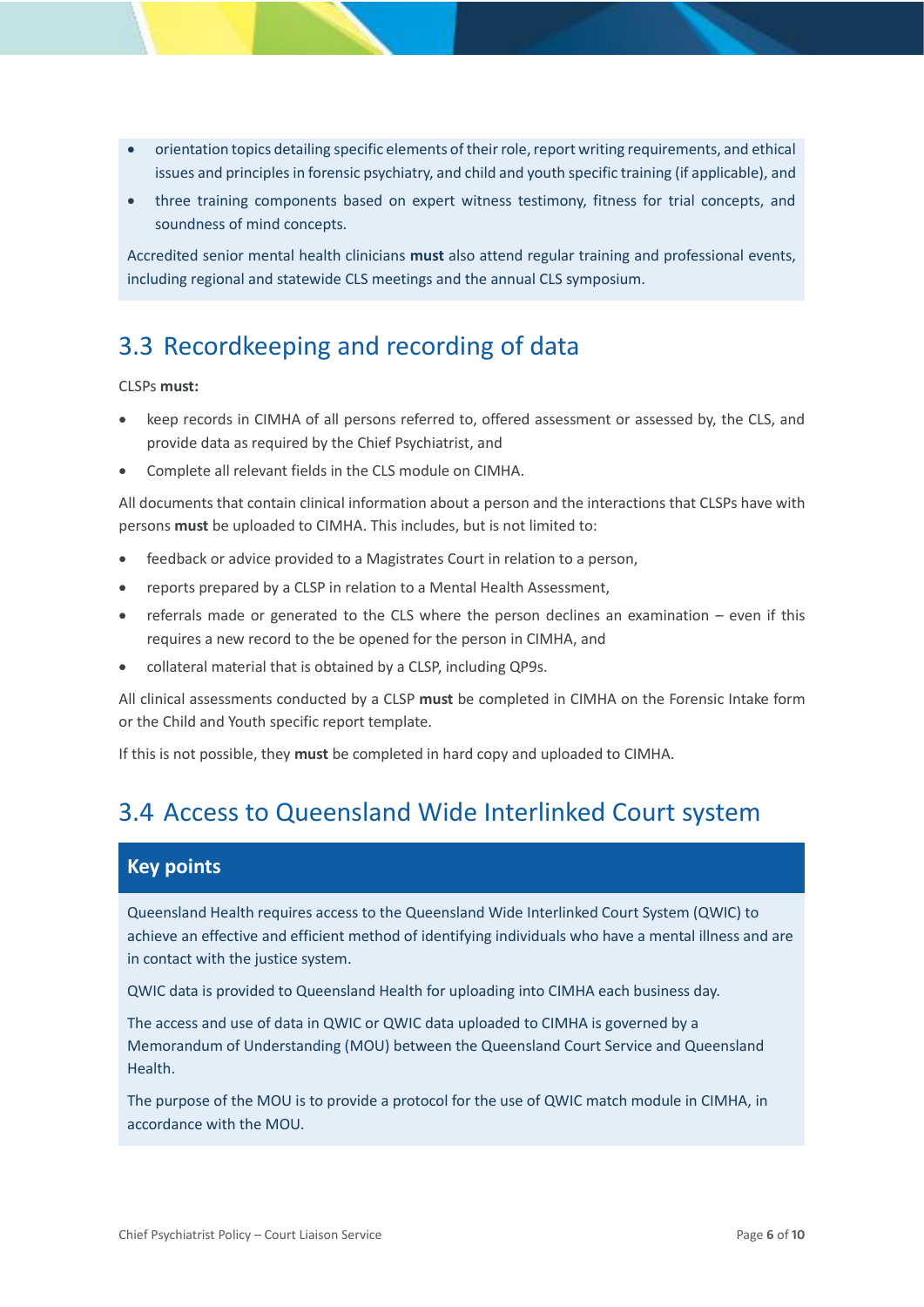Before a person can be granted access to QWIC, the person will need to sign a *QWIC User Responsibility Agreement*, complete the *QWIC Access Application* form and ensure familiarity with the responsibilities stated below:

- only users granted access to QWIC may access QWIC.
- users can only access and print information on matters relating to their functions.
- users can only access the QWIC screens.
- users will not download or record, either electronically or in hard copy or in any other manner whatsoever, any data on QWIC other than directly relevant to matters relating to their functions.
- users will comply at all times with the *Mental Health Act 2016*, *Information Privacy Act 2009*, the *Queensland Government Information security policy* and the QWIC Security Application Policy and Rules contained in the QWIC Application Security manual.
- users will not disclose any QWIC information to any person or use it for any reason other than to fulfil the person's function.
- users must not disclose their QWIC or CIMHA login information to any other person.

All access to QWIC by users will be logged, and the Queensland Court Service may at any time conduct a random audit of the log to confirm Queensland Health's compliance with its responsibilities under the MOU.

**Issued under section 305 of the Mental Health Act 2016.**

**Dr John Reilly Chief Psychiatrist, Queensland Health 17 December 2021**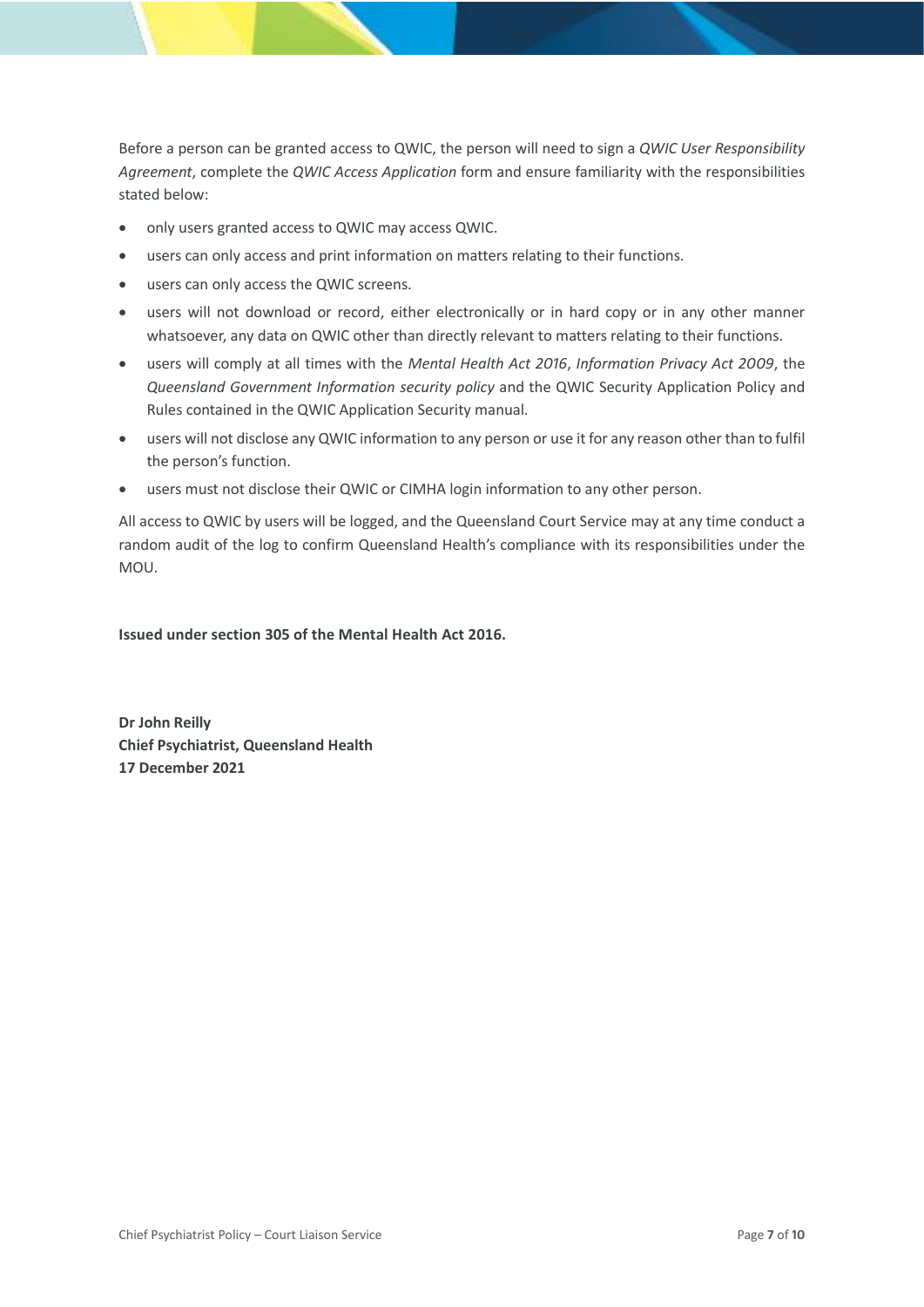# <span id="page-7-0"></span>Definitions and Abbreviations

| <b>Term</b>                     | <b>Definition</b>                                                                                                                                                                                                                                                                                                                                                                                                                  |
|---------------------------------|------------------------------------------------------------------------------------------------------------------------------------------------------------------------------------------------------------------------------------------------------------------------------------------------------------------------------------------------------------------------------------------------------------------------------------|
| <b>AMHS</b>                     | Authorised Mental Health Service - a health service, or part of a<br>health service, declared by the Chief Psychiatrist to be an<br>authorised mental health service. AMHSs include both public and<br>private sector health services. While treatment and care is<br>provided to both voluntary and involuntary patients, additional<br>regulation applies under the Act for persons subject to<br>involuntary treatment and care |
| <b>CIMHA</b>                    | Consumer Integrated Mental Health and Addiction application -<br>the statewide clinical information system and designated patient<br>record for the Mental Health Act 2016                                                                                                                                                                                                                                                         |
| <b>CLS Administration</b>       | Means the administration officers employed by the Queensland<br>Forensic Mental Health Service or Child and Youth Forensic<br><b>Outreach Service</b>                                                                                                                                                                                                                                                                              |
| <b>CLS</b>                      | Court Liaison Service and Child and Youth Court Liaison Service                                                                                                                                                                                                                                                                                                                                                                    |
| <b>CLSP</b>                     | <b>Court Liaison Service Practitioners</b>                                                                                                                                                                                                                                                                                                                                                                                         |
| <b>Mental Health Assessment</b> | Means a report relating to a mental health assessment, fitness<br>for trial or unsoundness of mind that is prepared by an<br>accredited senior mental health clinician with the support of a<br>consultant psychiatrist                                                                                                                                                                                                            |
| <b>MOU</b>                      | Memorandum of Understanding                                                                                                                                                                                                                                                                                                                                                                                                        |
| <b>PMHS</b>                     | <b>Prison Mental Health Service</b>                                                                                                                                                                                                                                                                                                                                                                                                |
| Serious offence                 | Means an indictable offence other than an indictable offence<br>that must be heard by a Magistrate                                                                                                                                                                                                                                                                                                                                 |
| <b>QFMHS</b>                    | Queensland Forensic Mental Health Service                                                                                                                                                                                                                                                                                                                                                                                          |
| QWIC                            | Queensland Wide Interlinked Court (system)                                                                                                                                                                                                                                                                                                                                                                                         |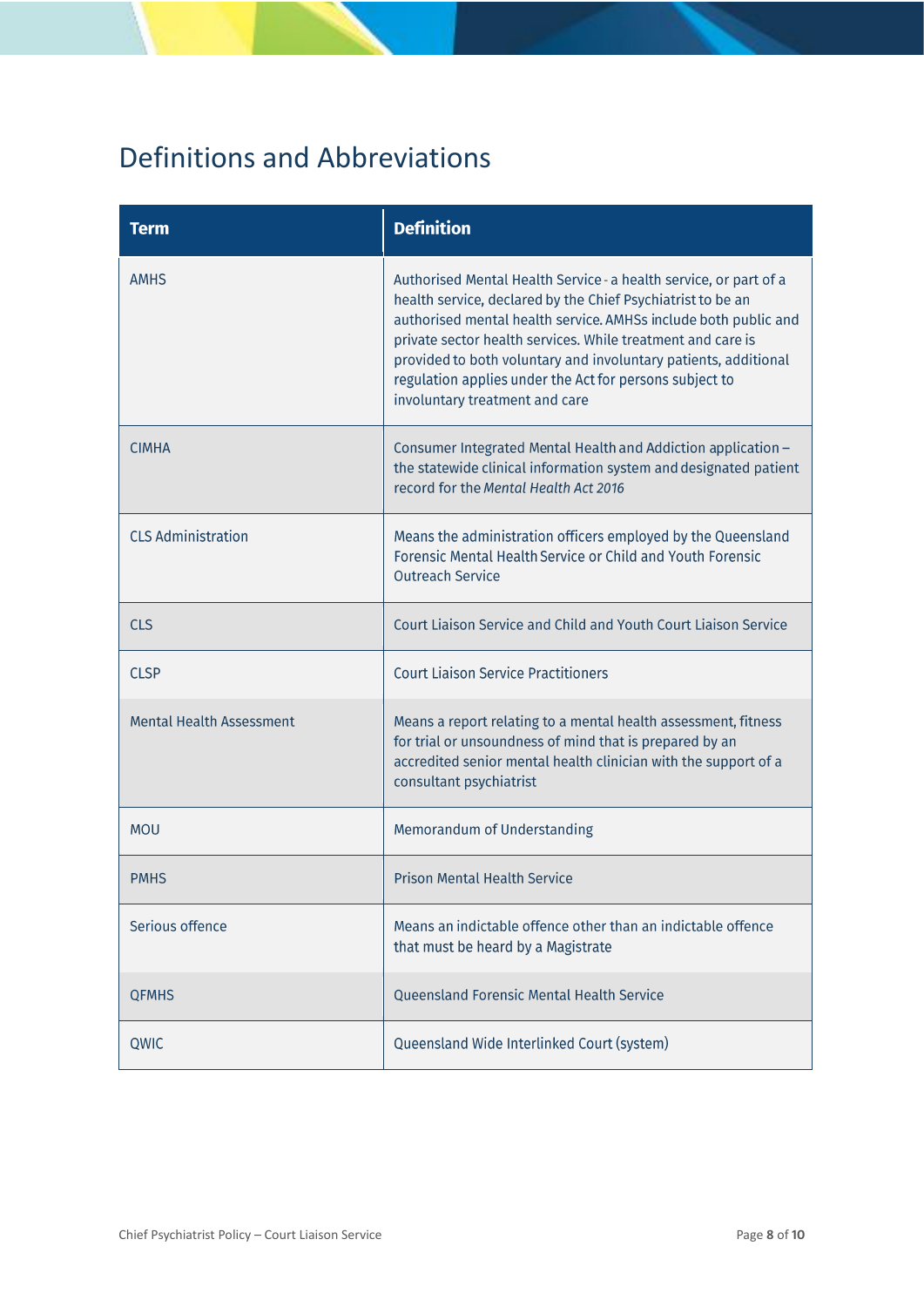#### **Referenced forms, clinical notes and templates**

CLS Notification of Involuntary Patients on Court List form (available from QFMHS)

CLS Magistrates Court Report – Form 1: Mental Health Assessment Court Liaison Service Report (available from QFMHS)

CLS Magistrates Court Report – Form 2: Mental Health and Fitness for Trial Assessment Court Liaison Service Report (available from QFMHS)

CLS Magistrates Court Report – Form 3: Mental Health, Fitness and Soundness Assessment Court Liaison Service Report (available from QFMHS)

Forensic Intake form (available in CIMHA)

Referral to Forensic CYMHS (MHATODS) form

#### **Referenced documents and sources**

[Chief Psychiatrist Policy –](https://www.health.qld.gov.au/__data/assets/pdf_file/0025/465172/cpp-classified-patients.pdf) Classified Patients

[Chief Psychiatrist Policy –](https://www.health.qld.gov.au/__data/assets/pdf_file/0031/636844/cpp_judicial_orders.pdf) Judicial Orders

[Memorandum of Understanding \(MOU\) between the Queensland Court Service and Queensland Health](https://www.health.qld.gov.au/__data/assets/pdf_file/0027/444681/mou-cls-sep2011.pdf)

Magistrates Courts Practice Direction No. 1 of 2017 – [Mental Health Act 2016 proceedings in the Magistrates Court](https://www.courts.qld.gov.au/courts/magistrates-court/practice-directions)

Magistrates Courts Practice Direction No. 7 of 2017 – [Mental Health Act 2016 proceedings in the Children's Court](https://www.courts.qld.gov.au/courts/magistrates-court/practice-directions)  [when constituted by a Magistrate](https://www.courts.qld.gov.au/courts/magistrates-court/practice-directions)

*[Mental Health Act 2016](https://www.legislation.qld.gov.au/view/html/inforce/current/act-2016-005)*

*[Information Privacy Act 2009](https://www.legislation.qld.gov.au/view/html/inforce/current/act-2009-014)*

[Mental Health Amendment Bill 2016 \(Explanatory Notes\)](https://www.legislation.qld.gov.au/view/html/bill.first/bill-2016-128/lh)

[Queensland Government Information](https://www.qgcio.qld.gov.au/documents/information-security-policy) security policy (IS18:2018)

#### **Document Status Summary**

| Date of Chief Psychiatrist approval:    | 17 December 2021 |
|-----------------------------------------|------------------|
| Date of effect:                         | 17 December 2021 |
| Supersedes version that took effect on: | 22 April 2020    |
| To be reviewed by:                      | 17 December 2024 |